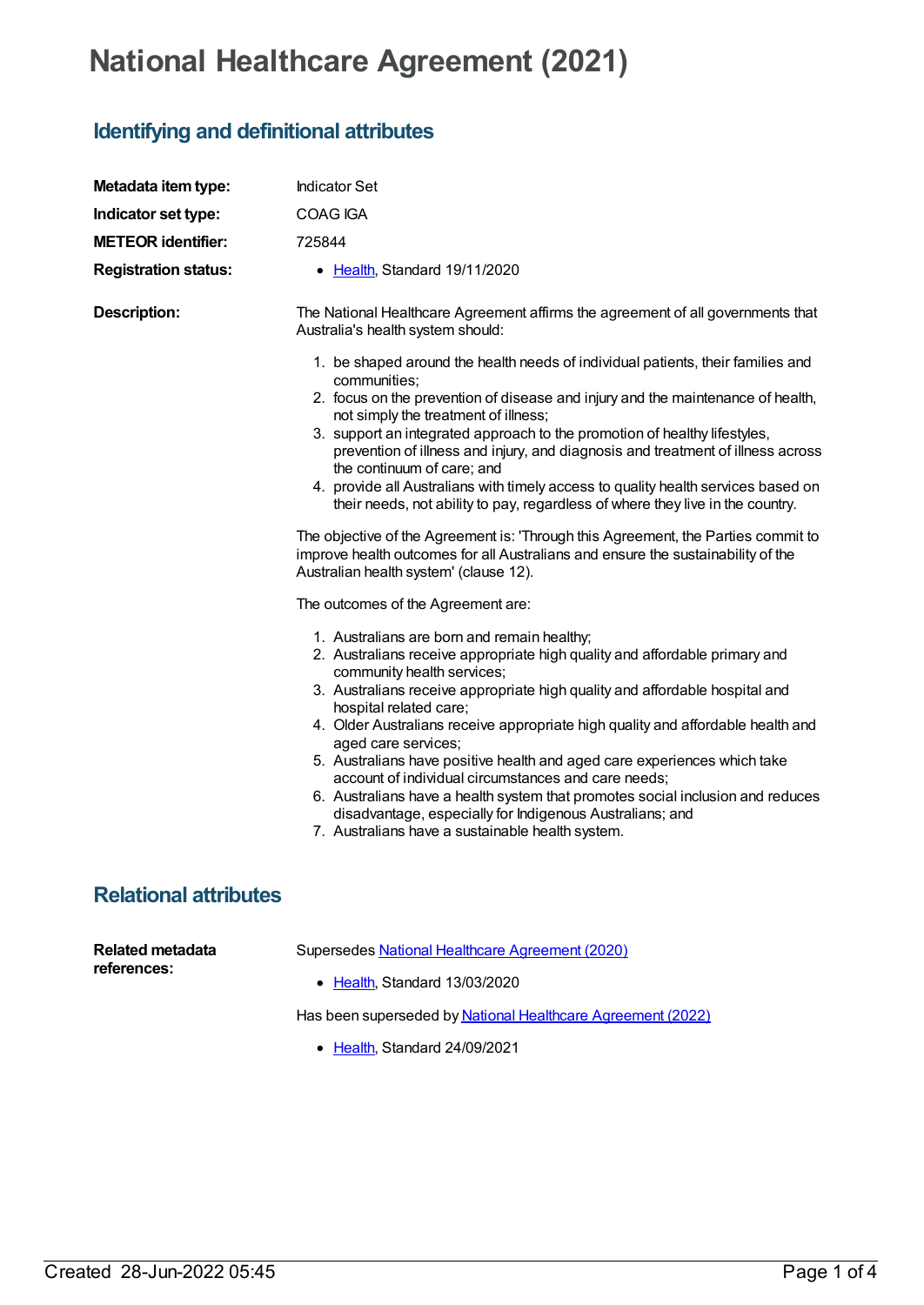| Outcome areas linked to<br>this Indicator set: | Aged CareHealth, Standard 07/07/2010                                                                                                                                                                                                                                |
|------------------------------------------------|---------------------------------------------------------------------------------------------------------------------------------------------------------------------------------------------------------------------------------------------------------------------|
|                                                | Hospital and Related CareHealth, Standard 07/07/2010<br>National Health Performance Authority (retired), Retired 01/07/2016                                                                                                                                         |
|                                                | Patient ExperienceHealth, Standard 07/07/2010                                                                                                                                                                                                                       |
|                                                | PreventionHealth, Standard 07/07/2010                                                                                                                                                                                                                               |
|                                                | Primary and Community HealthHealth, Standard 07/07/2010                                                                                                                                                                                                             |
|                                                | SustainabilityHealth, Standard 07/07/2010                                                                                                                                                                                                                           |
| Indicators linked to this<br>Indicator set:    | National Healthcare Agreement: PB a-Better health: close the life expectancy gap<br>for Indigenous Australians within a generation, 2021<br>Health, Standard 03/07/2020                                                                                             |
|                                                | National Healthcare Agreement: PB c-Better health: reduce the age-adjusted<br>prevalence rate for Type 2 diabetes to 2000 levels (equivalent to a national<br>prevalence rate (for 25 years and over) of 7.1 per cent) by 2023, 2021<br>Health, Standard 03/07/2020 |
|                                                | National Healthcare Agreement: PB d-Better health: by 2018, increase by five<br>percentage points the proportion of Australian adults and children at a healthy body<br>weight, over the 2009 baseline, 2021<br>Health, Standard 03/07/2020                         |
|                                                | National Healthcare Agreement: PB e-Better health: by 2018, reduce the national<br>smoking rate to 10 per cent of the population and halve the Indigenous smoking<br>rate over the 2009 baseline, 2021<br>Health, Standard 03/07/2020                               |
|                                                | National Healthcare Agreement: PB f-By 2014-15, improve the provision of                                                                                                                                                                                            |
|                                                | primary care and reduce the proportion of potentially preventable hospital<br>admissions by 7.6 per cent over the 2006-07 baseline to 8.5 per cent of total<br>hospital admissions, 2021                                                                            |
|                                                | Health, Standard 16/09/2020                                                                                                                                                                                                                                         |
|                                                | National Healthcare Agreement: PB g-Better health services: the rate of<br>Staphylococcus aureus (including MRSA) bacteraemia is no more than 2.0 per<br>10,000 occupied bed days for acute care public hospitals by 2011-12 in each<br>state and territory, 2021   |
|                                                | Health, Standard 16/09/2020                                                                                                                                                                                                                                         |
|                                                | National Healthcare Agreement: P101-Proportion of babies born of low birth<br>weight, 2021<br>Health, Standard 16/09/2020                                                                                                                                           |
|                                                |                                                                                                                                                                                                                                                                     |
|                                                | <u>National Healthcare Agreement: PI02-Incidence of selected cancers, 2021</u><br>Health, Standard 16/09/2020                                                                                                                                                       |
|                                                | National Healthcare Agreement: PI03-Prevalence of overweight and obesity, 2021<br>Health, Standard 03/07/2020                                                                                                                                                       |
|                                                | National Healthcare Agreement: PI04-Rates of current daily smokers, 2021<br>Health, Standard 03/07/2020                                                                                                                                                             |
|                                                | <b>National Healthcare Agreement: PI05-Levels of risky alcohol consumption, 2021</b><br>Health, Standard 03/07/2020                                                                                                                                                 |
|                                                | National Healthcare Agreement: PI06-Life expectancy, 2021<br>Health, Standard 03/07/2020                                                                                                                                                                            |
|                                                | National Healthcare Agreement: PI07-Infant and young child mortality rate, 2021<br>Health, Standard 03/07/2020                                                                                                                                                      |
|                                                | National Healthcare Agreement: PI08-Major causes of death, 2021<br>Health, Standard 03/07/2020                                                                                                                                                                      |
|                                                | National Healthcare Agreement: PI09-Incidence of heart attacks (acute coronary<br><u>events), 2021</u>                                                                                                                                                              |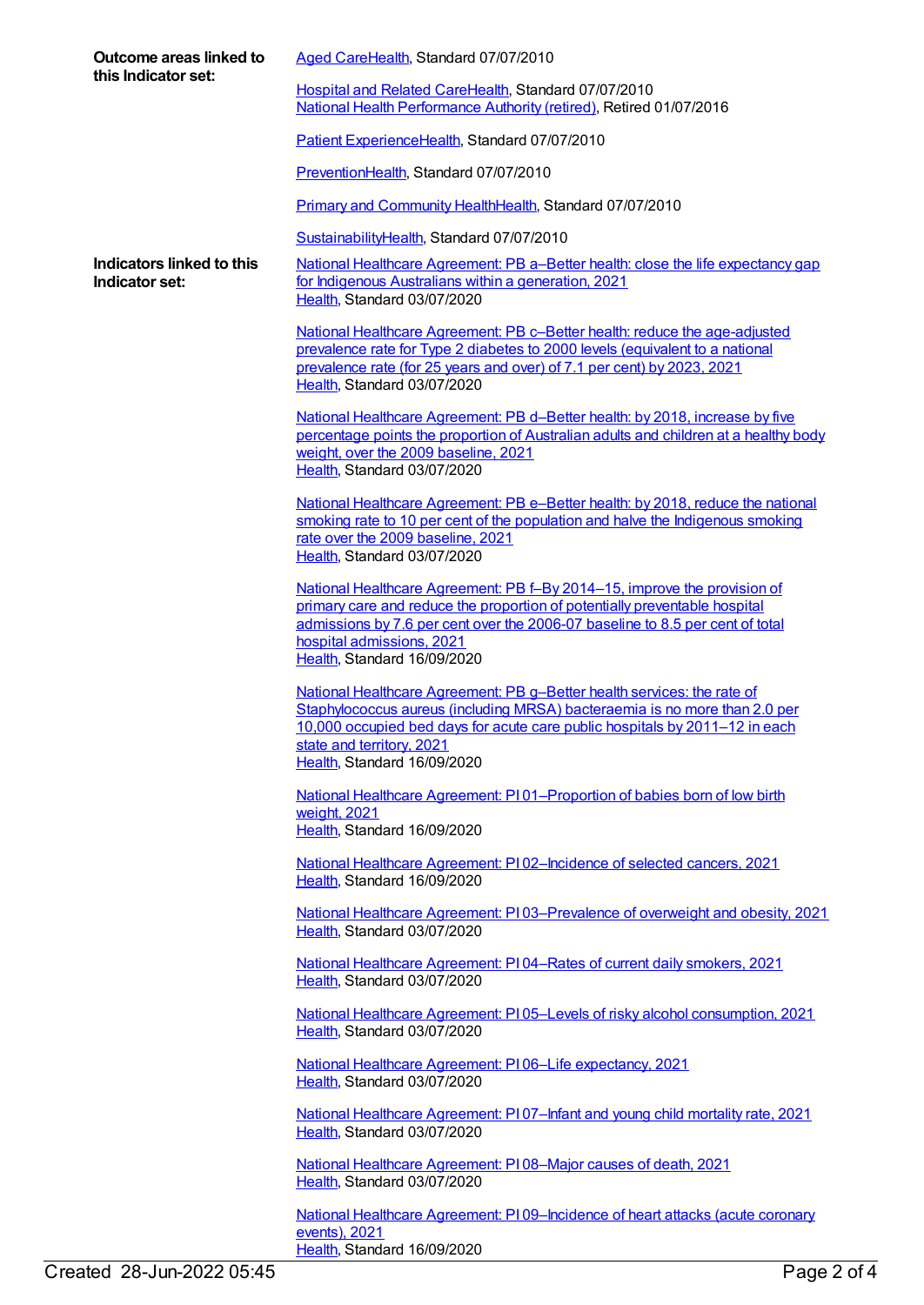National Healthcare Agreement: PI [10–Prevalence](https://meteor.aihw.gov.au/content/725809) of Type 2 diabetes, 2021 [Health](https://meteor.aihw.gov.au/RegistrationAuthority/12), Standard 03/07/2020

National Healthcare Agreement: PI [11–Proportion](https://meteor.aihw.gov.au/content/725807) of adults with very high levels of psychological distress, 2021 [Health](https://meteor.aihw.gov.au/RegistrationAuthority/12), Standard 03/07/2020

National Healthcare [Agreement:](https://meteor.aihw.gov.au/content/725805) PI 12–Waiting times for GPs, 2021 [Health](https://meteor.aihw.gov.au/RegistrationAuthority/12), Standard 03/07/2020

National Healthcare [Agreement:](https://meteor.aihw.gov.au/content/725803) PI 13–Waiting times for public dentistry, 2021 [Health](https://meteor.aihw.gov.au/RegistrationAuthority/12), Standard 16/09/2020

National Healthcare [Agreement:](https://meteor.aihw.gov.au/content/725801) PI 14–People deferring access to selected healthcare due to financial barriers, 2021 [Health](https://meteor.aihw.gov.au/RegistrationAuthority/12), Standard 03/07/2020

National Healthcare Agreement: PI 15–Effective [management](https://meteor.aihw.gov.au/content/725799) of diabetes, 2021 [Health](https://meteor.aihw.gov.au/RegistrationAuthority/12), Standard 03/07/2020

National Healthcare Agreement: PI [16–Potentially](https://meteor.aihw.gov.au/content/725797) avoidable deaths, 2021 [Health](https://meteor.aihw.gov.au/RegistrationAuthority/12), Standard 03/07/2020

National Healthcare Agreement: PI [17–Treatment](https://meteor.aihw.gov.au/content/725795) rates for mental illness, 2021 [Health](https://meteor.aihw.gov.au/RegistrationAuthority/12), Standard 16/09/2020

National Healthcare Agreement: PI 18–Selected potentially preventable [hospitalisations,](https://meteor.aihw.gov.au/content/725793) 2021 [Health](https://meteor.aihw.gov.au/RegistrationAuthority/12), Standard 16/09/2020

National Healthcare Agreement: PI [19–Selected](https://meteor.aihw.gov.au/content/725791) potentially avoidable GP-type presentations to emergency departments, 2021 [Health](https://meteor.aihw.gov.au/RegistrationAuthority/12), Standard 16/09/2020

National Healthcare Agreement: PI [20a–Waiting](https://meteor.aihw.gov.au/content/725789) times for elective surgery: waiting times in days, 2021 [Health](https://meteor.aihw.gov.au/RegistrationAuthority/12), Standard 16/09/2020

National Healthcare Agreement: PI [20b–Waiting](https://meteor.aihw.gov.au/content/725787) times for elective surgery: proportion seen on time, 2021 [Health](https://meteor.aihw.gov.au/RegistrationAuthority/12), Standard 16/09/2020

National Healthcare Agreement: PI [21a–Waiting](https://meteor.aihw.gov.au/content/725785) times for emergency hospital care: proportion seen on time, 2021 [Health](https://meteor.aihw.gov.au/RegistrationAuthority/12), Standard 16/09/2020

National Healthcare Agreement: PI [21b–Waiting](https://meteor.aihw.gov.au/content/725783) times for emergency hospital care: proportion of patients whose length of emergency department stay is less than or equal to four hours, 2021 [Health](https://meteor.aihw.gov.au/RegistrationAuthority/12), Standard 16/09/2020

National Healthcare Agreement: PI [22–Healthcare](https://meteor.aihw.gov.au/content/725781) associated infections: Staphylococcus aureus bacteraemia, 2021 [Health](https://meteor.aihw.gov.au/RegistrationAuthority/12), Standard 16/09/2020

National Healthcare Agreement: PI [23–Unplanned](https://meteor.aihw.gov.au/content/725779) hospital readmission rates, 2021 [Health](https://meteor.aihw.gov.au/RegistrationAuthority/12), Standard 19/11/2020

National Healthcare Agreement: PI [24–Survival](https://meteor.aihw.gov.au/content/725775) of people diagnosed with notifiable cancers, 2021 [Health](https://meteor.aihw.gov.au/RegistrationAuthority/12), Standard 16/09/2020

National Healthcare [Agreement:](https://meteor.aihw.gov.au/content/725773) PI 25–Rate of community follow up within first seven days of discharge from a psychiatric admission, 2021 [Health](https://meteor.aihw.gov.au/RegistrationAuthority/12), Standard 16/09/2020

National Healthcare Agreement: PI [26–Residential](https://meteor.aihw.gov.au/content/725771) and community aged care places per 1,000 population aged 70+ years (and Aboriginal and Torres Strait Islander people aged 50–69 years), 2021 [Health](https://meteor.aihw.gov.au/RegistrationAuthority/12), Standard 19/11/2020